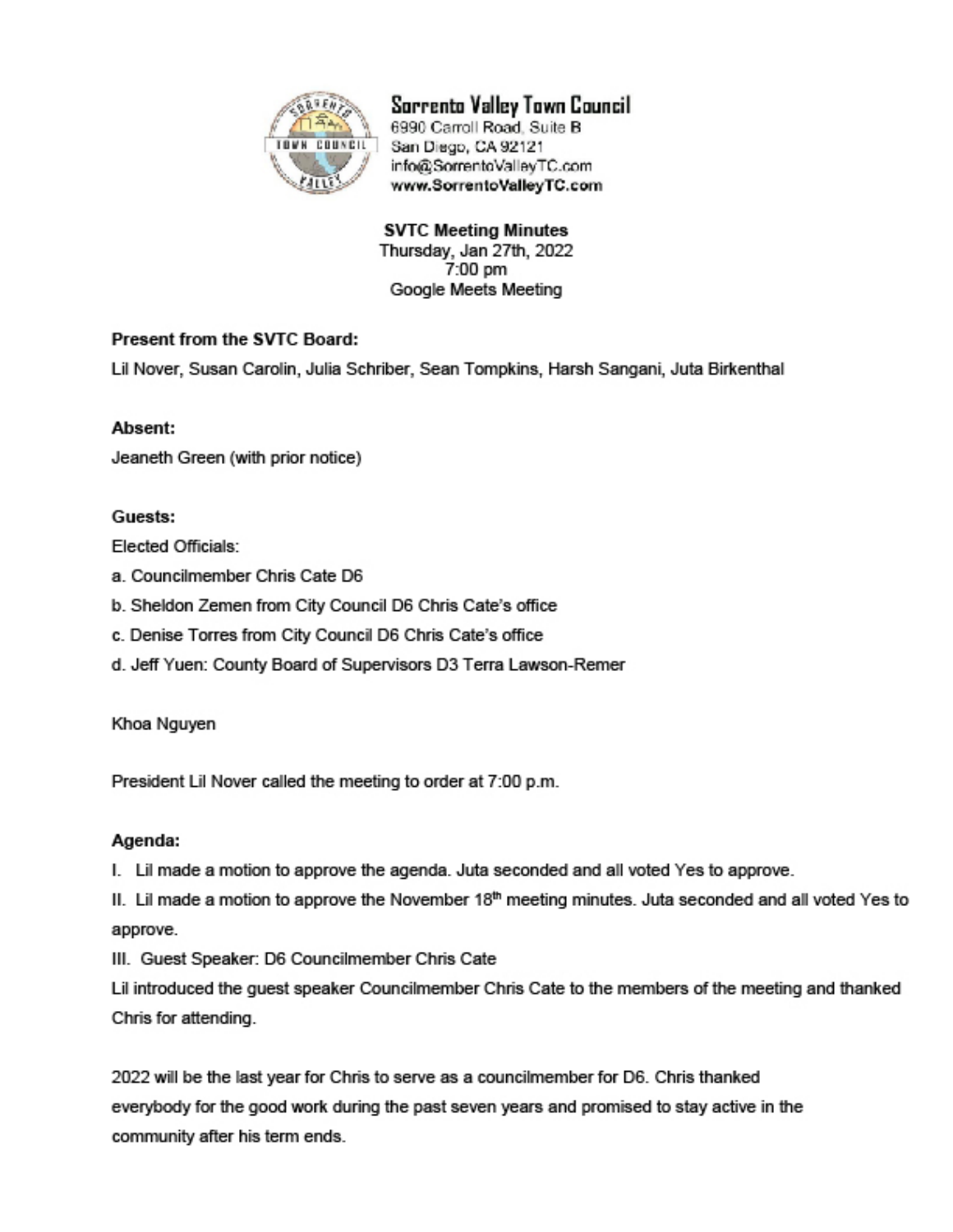Chris talked about the city budget process that he and the other councilmembers are currently working on. All councilmembers have submitted their budget priorities to the Office of the Independent Budget Analyst. There was a survey conducted to give D6 residents the opportunity to weigh in on their service priorities and as expected, people would like to see improvement on safety, infrastructure, parks and recreation, and brush management. Crime is on the rise in San Diego due to the lack of officers and spending on public safety should be the City's priority according to Chris. San Diego is currently in the midst of hiring a new independent budget analyst. The new budget will be released in April.

Lil asked a question regarding re-districting and the budget. Chris emphasized that he focuses on areas and voters that he currently represents.

Lil introduced to Chris the SVTC board members Sean and Harsh, who each joined the SVTC one year ago.

IV. Elected Officials/Government Agencies

∙ Jeff's talking points:

Mental Health Crisis Response.

Expanding the countywide Mobile Crisis Response program. There will be a specialized team of mental healthcare technicians to respond to calls received related mental health emergencies. San Diego County is currently working on integrating the program with 911. Until these two are integrated, the number to call in case of mental health emergency is: 888-724-7240.

∙ Denise's talking points:

Denise encouraged using Get It Done app or calling 619-531-2000. For the 2023 budget updates/priorities, visit sandiego.gov website.

**∙** Sheldon's talking points:

Sheldon introduced Denise to the members of the meeting.

V. Public Comment No Public comments

VI. Committee Reports a. CPU update - Julia Still working on community plan amendments.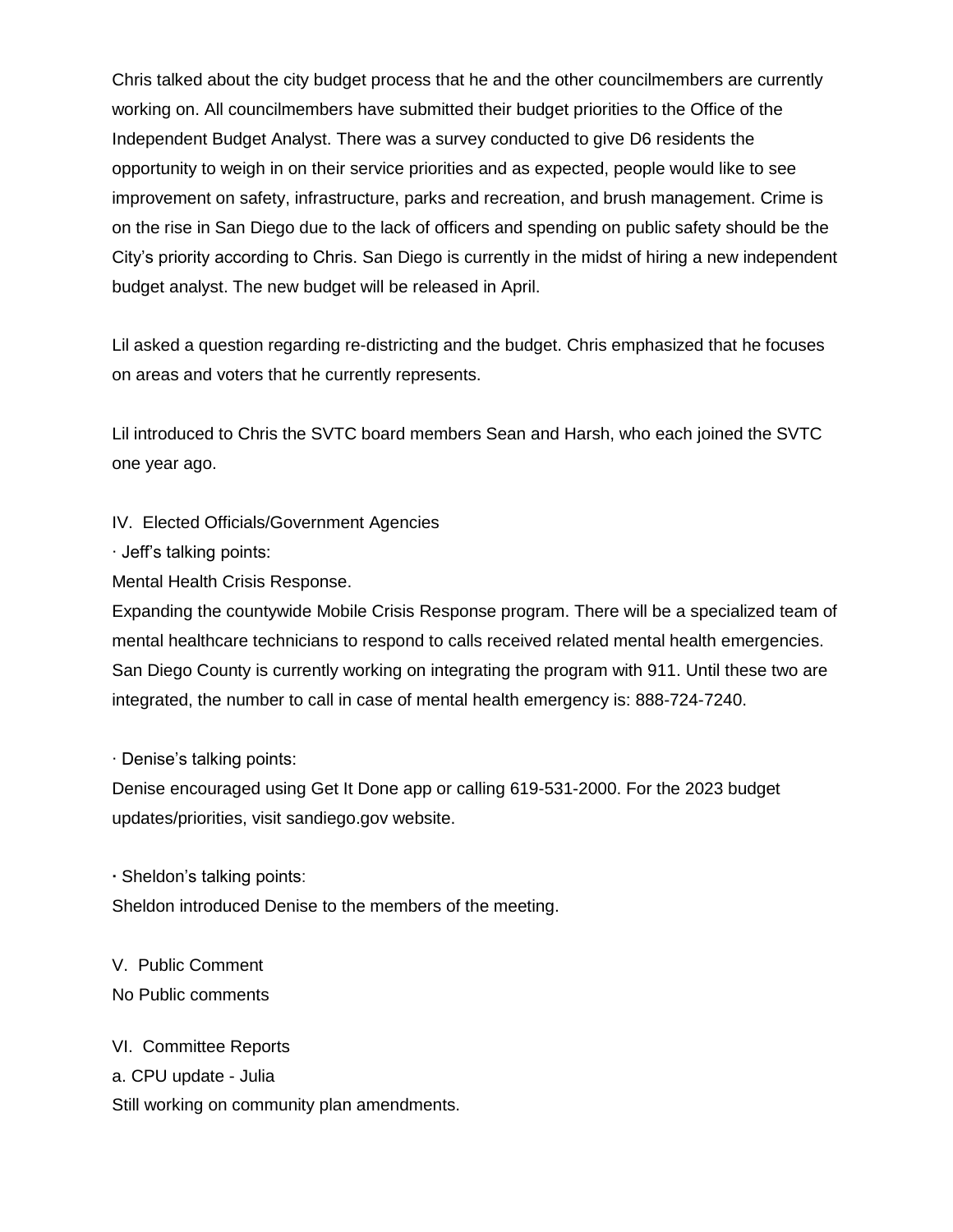Lil announced that the next CPU is on February 24<sup>th</sup>.

Harsh had a question regarding redistricting timeline. According to Lil, there is an approved map. D6 gained University City and we lost the old Sorrento Valley (still in D1).

b. Presidents report – Lil

Toys for Tots event was a success.

According to the document posted on sandiego.gov website, Sorrento Valley Blvd will be slurry sealed in August. Lil and Michaela will inquire about the area that is going to be sealed.

Lil will not be able to attend the February  $17<sup>th</sup>$  meeting, Susan with Julia agreed to run the next meeting.

Lil thanked Susan for the great job with SVTC newsletter.

c. Sorrento Valley Railroad station update - Harsh/Sean Harsh will follow up.

VII. Old Business

a. Neighborhood Little Library update - Susan We don't need the approval from Pacific Ridge HOA for the library since it is not a permanent fixture. The homeowner whose land will be used for the library fixture, has not gotten back to Susan.

b. Get it Done App push

Lil has sent pictures for everybody to use on Get It Done app and she got more pictures that could be used to draw attention to the poor quality of the streets in Sorrento Valley.

## **Action Items:**

- 1. Harsh will follow up with Sorrento Valley Railroad station timing change.
- 2. Susan will follow up with her neighbor regarding Neighborhood Little Library.
- 3. Lil will inquire about Sorrento Valley Blvd. slurry sealing.
- 4. Everybody will continue using Get It Done app.

**Adjournment:** Lil adjourned the meeting at 7:40 pm.